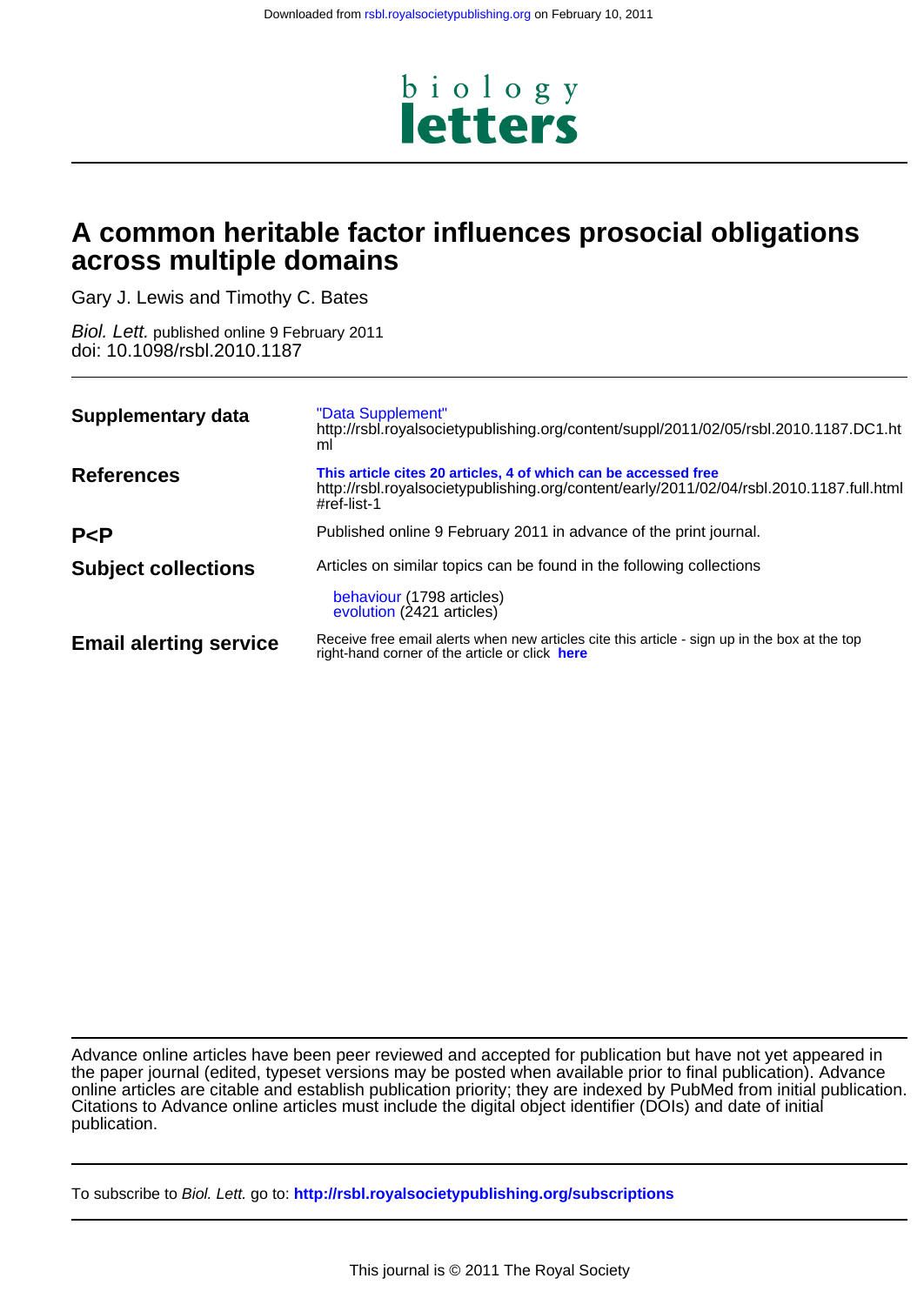

Biol. Lett. doi:10.1098/rsbl.2010.1187 Published online

# A common heritable factor influences prosocial obligations across multiple domains

## Gary J. Lewis\* and Timothy C. Bates

Department of Psychology, University of Edinburgh, 7 George Square, Edinburgh EH8 9JZ, UK \*Author for correspondence ([glewis1@gmail.com](mailto:glewis1@gmail.com)).

Although it has been shown that prosocial behaviour is heritable, it has not yet been established whether narrower aspects of prosociality are heritable, nor whether a common mechanism influences prosociality across its multiple domains. Here, we examine civic duty, work-place commitment and concern for the welfare of others with a study of prosocial obligations in 958 adult twin-pairs. Multivariate modelling indicated the existence of genetic factors underlying general prosocial obligations in females, with familial effects (genetic and shared-environment effects were indistinguishable) influencing this general mechanism in males. At the domain-specific level, modest genetic effects were observed in females for civic and work obligations, with shared-environment effects influencing welfare obligations. In males, genetic influences were observed for welfare obligation, with unique environments affecting work and civic duty.

Keywords: behaviour genetics; prosociality; obligations; civic duty; twins; welfare

#### 1. INTRODUCTION

The ability to behave in a prosocial manner is a prerequisite for large-scale social living. The presence of empathy and helping behaviour even in infancy [\[1\]](#page-3-0) is suggestive of an innate capacity to behave in a prosocial manner. Furthermore, twin studies capable of decomposing behaviour into additive genetic, shared- or family environmental, and unique-environmental influences have shown heritable components for both empathy [\[2\]](#page-3-0) and prosociality  $[3-5]$  $[3-5]$  $[3-5]$  $[3-5]$  (but see [\[6\]](#page-4-0)) with evidence for cross-culture generality in these effects [\[4\]](#page-4-0).

While a biological basis for prosociality has been established, important domains of prosociality, such as civic obligations, obligations in work [[7](#page-4-0)] and redistribution of wealth/welfare obligation [\[8](#page-4-0)], have not previously been addressed in a genetically informative study. In particular, it is unclear whether these specific prosocial obligations are, first, individually heritable, and, second, are underpinned by a single, genetically influenced, mental faculty [[9](#page-4-0)].

To address these issues, we report a twin study examining the genetic and environmental structure of self-reported prosocial obligations across the three

Electronic supplementary material is available at [http:](http://dx.doi.org/10.1098/rsbl.2010.1187)//[dx.doi.org](http://dx.doi.org/10.1098/rsbl.2010.1187)/ 10.1098/[rsbl.2010.1187](http://dx.doi.org/10.1098/rsbl.2010.1187) or via [http:](http://rsbl.royalsocietypublishing.org)//[rsbl.royalsocietypublishing.org](http://rsbl.royalsocietypublishing.org).

domains mentioned above. We hypothesized that a common mechanism underpinned each of the measured obligations, and that this common factor would be genetically influenced, in line with research demonstrating significant positive correlations between broad constellations of prosocial actions [\[10,11](#page-4-0)] and previous work demonstrating aspects of prosociality contain heritable variance [[3](#page-3-0)–[5\]](#page-4-0).

### 2. MATERIAL AND METHODS

#### (a) Participants

Phenotypic data were available for 958 pairs of twins contacted by the MacArthur Foundation Survey of Midlife Development in the United States [\[12\]](#page-4-0). Of the monozygotic (MZ) pairs, 167 were male (mean age =  $44.64 \pm 11.32$ ) and 194 were female (mean age =  $43.69 \pm$ 12.20). Of the dizygotic (DZ) pairs, 136 were male (mean age  $=$ 44.64  $\pm$  12.42), 210 were female (mean age = 45.78  $\pm$  12.61), and 251 were opposite-sex pairs (mean age  $= 45.86 + 11.73$ ). The excess of females over males is comparable to previous twin research [[13](#page-4-0)].

#### (b) Prosocial obligation measures

Participants completed three scales measuring different forms of prosocial obligations: civic obligation (four items), work obligation (three items) and welfare obligation (three items) [\[7](#page-4-0)], with a response scale from 0 to 10. An example item assessing civic obligation was: 'how much obligation would you feel to testify in court about an accident you witnessed?'; for work obligation: 'how much obligation would you feel to do more than most people would do on your kind of job?'; and for welfare obligation: 'how much obligation would you feel to pay more for your healthcare so that everyone had access to healthcare?' Cronbach's alpha [\[14\]](#page-4-0) for the three prosocial domains was acceptable (civic, 0.78; work, 0.71; welfare, 0.81). For the purpose of examining an omnibus univariate model, the three prosocial obligations scales were summed to form a composite prosocial obligations measure. Prior to analysis, the effects of age and sex were regressed out, and standardized residuals were used in subsequent analyses [\[15\]](#page-4-0).

#### (c) Analysis

All analyses used full-information maximum-likelihood modelling, and structural equation modelling was conducted using OPENMX [[16](#page-4-0),[17](#page-4-0)] and R [[18\]](#page-4-0). The modelling used to test our predictions is outlined graphically in [figure 1.](#page-2-0) The prediction of heritable and/or environment effects specific to each of the three prosociality measures is shown in the lower portion of the figure, where each obligation is accounted for by a combination of additive genetic (A), shared- (or familial) environment (C), and unique-environment (E) effects. The upper portion of [figure 1](#page-2-0) shows the predicted latent mechanism for domain-general prosociality, labelled here as 'prosociality mechanism'. This functions as a common pathway affecting all obligation measures, and through which genetic and environmental influences must be mediated. If the fit of this common pathway model does not differ significantly from that of the saturated model, this would provide support for a model of prosocial obligations as involving a general psychological mechanism influencing each of the three measured prosocial domains.

#### 3. RESULTS

For each of the obligation domains, same-sex DZ twins were more highly correlated than were opposite-sex DZ twin pairs, suggestive of sex-limitation. Equating male and female DZ pairs, and DZ same-sex twin pairs to DZ opposite-sex pairs, did not significantly worsen model fit for any of the variables; however, to avoid biases in our model estimates, we analysed males and females separately.

Intra-class twin correlations are detailed in [table 1.](#page-2-0) The full results of the univariate modelling for each domain are presented in [table 2](#page-3-0). For males across each obligation domain, including the general prosocial obligation scale, additive genetic and shared-environment effects were individually non-significant, although removing both paths simultaneously significantly worsened the model fit indicating familial influences on

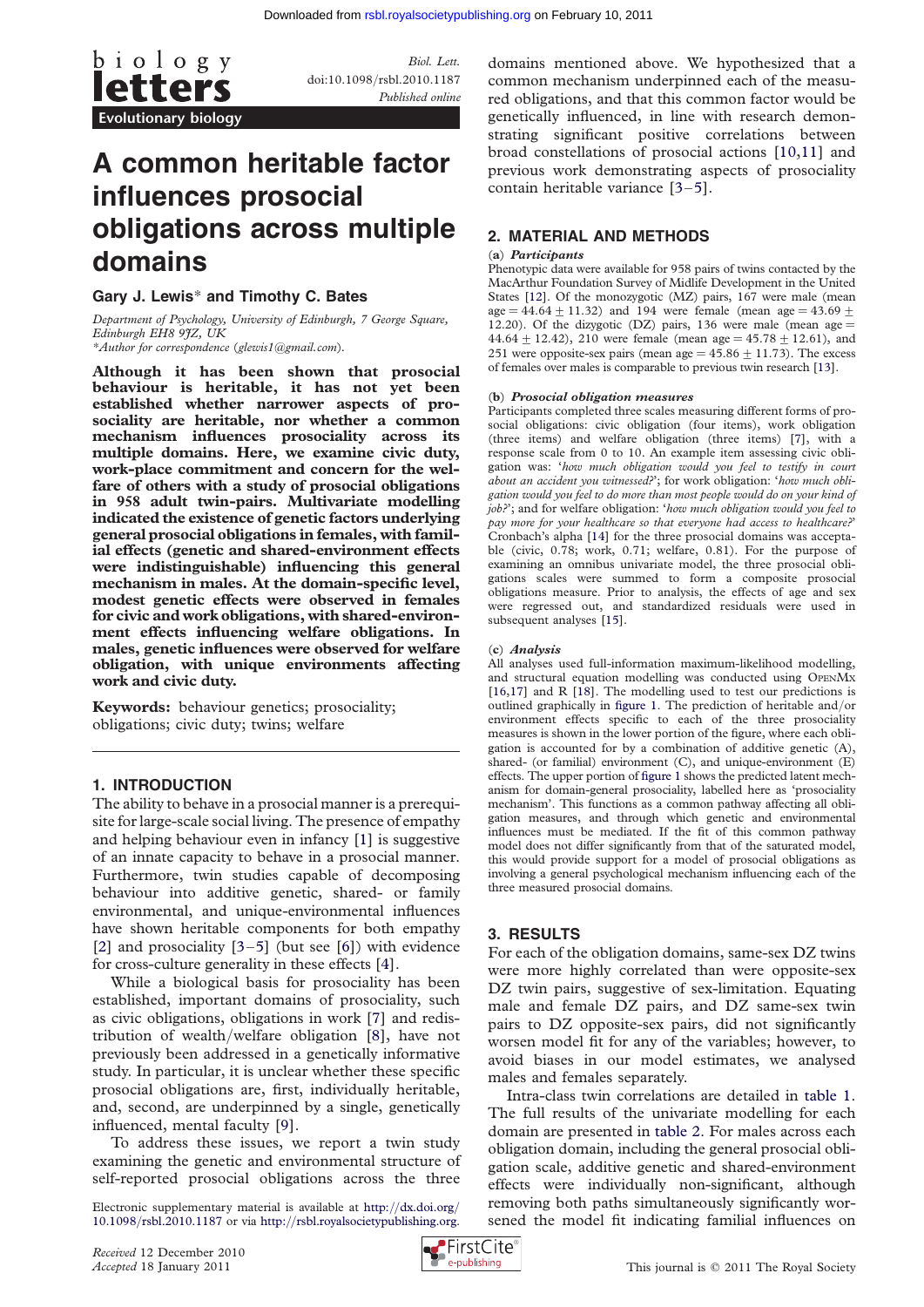<span id="page-2-0"></span>



Figure 1. Common pathway model for prosocial obligations. The three measured prosocial obligations are shown in rectangles. Part  $(a)$  shows the putative common or general prosocial obligations mechanism. Part  $(b)$  represents putative genetic and environment influences for distinct prosocial obligations systems. A, additive genetic effects; C, common, or shared environment effects; E, unique-environment effects.

each trait. For females, additive genetic and uniqueenvironment effects were significant for both civic and work obligation, with the third domain, welfare obligation, showing significant support only for unique-environmental influences (although dropping shared-environment effects reduced fit substantially,  $p = 0.06$ ). For the general prosocial obligation measure, familial effects were observed: additive genetic and shared-environment effects were individually nonsignificant, but could not be dropped simultaneously without worsening model fit.

We next tested our full common-and-specific model of prosocial obligations. The phenotypic correlations between the three obligations variables were moderate-to-high  $(0.41-0.68)$ . A confirmatory factor analysis indicated that neither a one-factor model nor a model with three uncorrelated obligation factors fitted the data well. By contrast, a hierarchical factor structure in which a super-ordinate 'prosocial obligations' factor loaded on the three obligations domains fitted well (see the electronic supplementary material). This indicated that both a common obligations factor and distinct obligations were present in the data.

Having established the existence of a common prosocial obligations factor, we moved to biometric analyses. We compared the fit of the full common pathway model to the saturated model. The full common pathway model was a better fit to the data, when compared with the saturated model, for both males and females (Akaike information criterion: 765.49 versus 767.90, and 1295.93 versus 1296.68, respectively). We next moved to tests of goodness-of-fit for nested common pathway models using the  $\chi^2$  test. For males, we could not drop all additive genetic and shared-environment effects simultaneously ( $\Delta \chi^2_8 = 34.78, p < 0.01$ ); however, these effects were individually non-significant  $(\Delta \chi^2)$ 2.89,  $p = 0.58$ ;  $\Delta \chi_4^2 = 1.08$ ,  $p = 0.90$ , respectively).

Table 1. Intra-class correlations for MZ, DZ same-sex, and DZ opposite-sex twin pairs for civic, work, welfare obligation and an omnibus summed measure of prosocial obligations.

|                               | civic | work    | welfare | prosociality |
|-------------------------------|-------|---------|---------|--------------|
| MZ male twin<br>pairs         | 0.32  | 0.25    | 0.35    | 0.40         |
| MZ female twin<br>pairs       | 0.49  | 0.36    | 0.26    | 0.37         |
| DZ male twin<br>pairs         | 0.24  | 0.13    | 0.11    | 0.30         |
| DZ female twin<br>pairs       | 0.19  | 0.20    | 0.30    | 0.27         |
| DZ opposite-sex<br>twin pairs | 0.06  | $-0.01$ | 0.05    | 0.06         |

As such, we retained both of these sources of influence for further analyses. Nested tests indicated that the specific genetic effects on civic and work obligation, and the shared-environment effects on civic, work, and welfare obligation were non-significant, and so were removed from the model  $(\Delta \chi_5^2 = 2.13, p = 0.83)$ . All other paths were significant and so we retained this reduced common-pathway model as our preferred final model for males ([figure 2](#page-3-0)).

For females, the additive genetic effect on the common prosocial obligations factor was significant  $(\Delta \chi_1^2 = 8.55, p < 0.01)$ ; however, the shared-environment effect to the common factor could be dropped without significantly worsening fit  $(\Delta \chi_1^2 = 0, p = 1)$ . At the domain-specific level, both additive genetic and shared-environment effects were non-significant  $(\Delta \chi_3^2 = 2.13, p = 0.55; \Delta \chi_3^2 = 1.84, p = 0.61, \text{respect-}$ ively); however, these influences could not be dropped simultaneously without significantly worsening fit  $(\Delta \chi_6^2 = 57.62, p < 0.01)$ . Therefore, in line with the pattern of MZ–DZ intra-class correlations, we included genetic paths to civic and work obligation (reflecting the higher MZ to DZ correlations), and a sharedenvironment path to welfare obligation (reflecting the similar MZ to DZ correlations). The final model for females is presented in [figure 2.](#page-3-0)

#### 4. DISCUSSION

The data confirmed the significant role of genetic influences on prosocial obligations, supporting both common and specific mechanisms, and suggesting a distinct pattern of effects between the sexes. For the common prosocial obligations mechanism, additive genetic factors accounted for 48 per cent of the variance for females. In males, however, while familial effects on this common mechanism were apparent, the available power did not allow us to distinguish between additive genetic and shared-environment effects. These findings suggest that further work, perhaps with an extended twin design [[19\]](#page-4-0), will be required to tease apart possible mechanisms for these effects. Potential influences include both assortativemating for prosociality, non-additive genetic effects [[20\]](#page-4-0) and, importantly, gene–environment interaction  $(G \times E)$  [\[20](#page-4-0)] between the sexes (see below).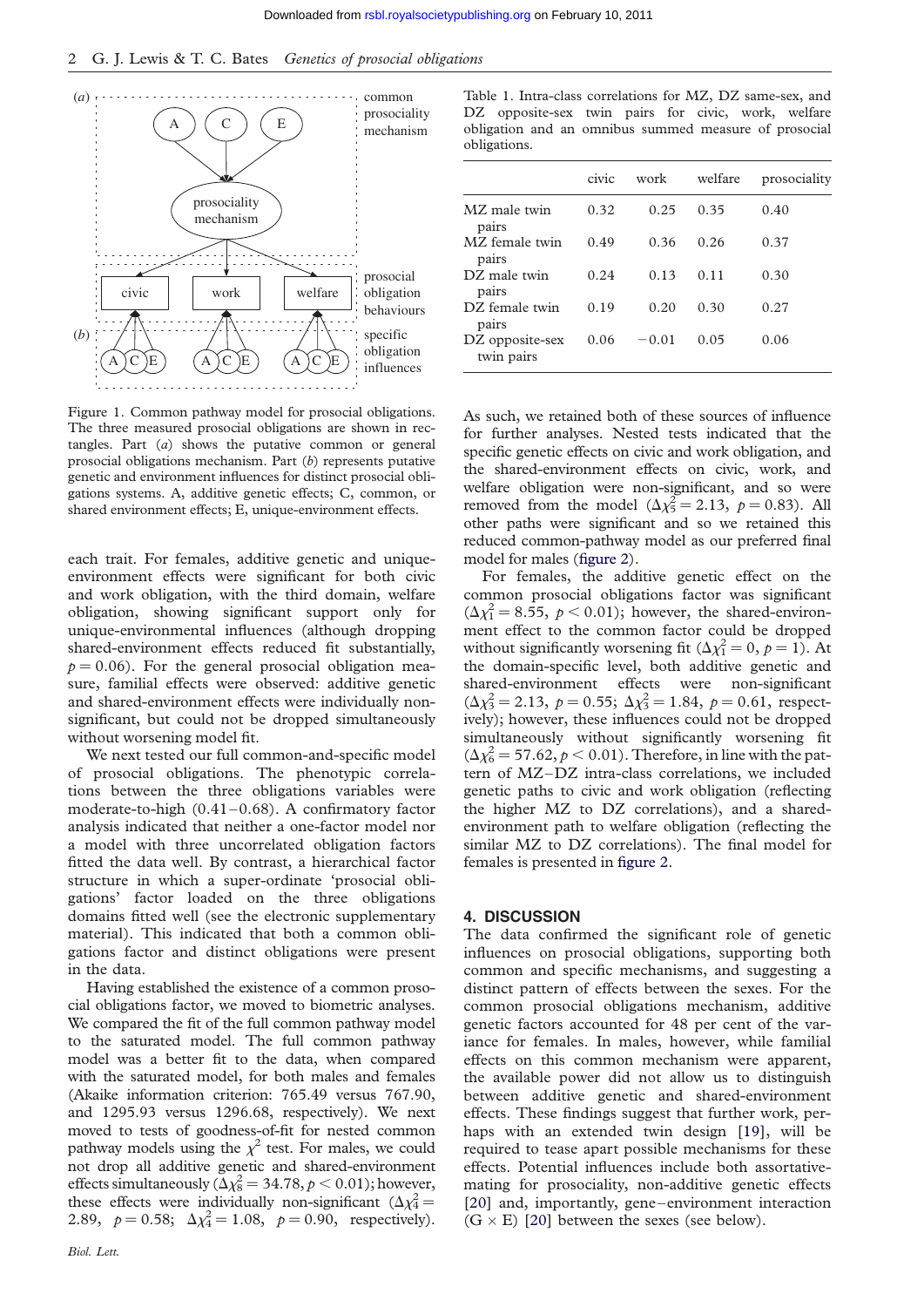Genetics of prosocial obligations G. J. Lewis & T. C. Bates 3

<span id="page-3-0"></span>

Figure 2. Final models of civic, work, and welfare prosocial obligations for  $(a)$  females and  $(b)$  males separately. Note: standardized path coefficients are shown, which when squared indicate the proportion of variance accounted for by that path. All paths are significant.

Table 2. Standardised univariate heritability estimates for civic, work, and welfare obligation, and an omnibus summed measure of prosocial obligations (95% CI in brackets).

|                         | males          |             |                                                 | females           |                |                                  |  |
|-------------------------|----------------|-------------|-------------------------------------------------|-------------------|----------------|----------------------------------|--|
|                         | A              |             | Е                                               | А                 |                | Е                                |  |
| civic                   |                |             | $0.14(0-0.44)$ $0.17(0-0.39)$ $0.69(0.56-0.83)$ | $0.50(0.30-0.60)$ |                | $0(0-0.15)$ 0.50 $(0.40-0.62)$   |  |
| work                    | $0.15(0-0.37)$ |             | $0.08(0-0.32)$ $0.77(0.63-0.91)$                | $0.38(0-0.50)$    |                | $0(0-0.29)$ $0.62(0.50-0.76)$    |  |
| welfare                 | $0.34(0-0.46)$ | $0(0-0.34)$ | $0.66(0.54-0.81)$                               | $0(0-0.36)$       | $0.28(0-0.37)$ | $0.72(0.60 - 0.82)$              |  |
| general<br>prosociality |                |             | $0.23(0-0.48)$ $0.13(0-0.41)$ $0.64(0.52-0.79)$ | $0.32(0-0.50)$    |                | $0.06(0-0.33)$ $0.62(0.50-0.77)$ |  |

At the domain-specific level, for males, welfare obligation showed a significant additive genetic component (with the other traits driven by unique-environment effects). For females, civic and work obligations showed significant additive genetic effects, with shared-environment influences underlying welfare obligations. The origin of these specific genetic influences on prosocial obligations is an open question. It may be that selection for stable division of work [[21\]](#page-4-0), civil conflicts [[22\]](#page-4-0) and welfare behaviours such as obligate food sharing [\[8\]](#page-4-0) have been important in shaping specific adaptations linked to in-group cooperation.

Unique-environment effects were often large. While these effects partly reflect measurement error, they also potentially reflect gene –environment interaction  $(G \times E)$  [[20\]](#page-4-0). Given the likely differential family and social constraints placed on males and females enforcing compliance versus rewarding independence [[23\]](#page-4-0), it seems likely that genetic differences related to prosocial obligations may interact with these differentially experienced social environments. This view would be consistent with contingency models of prosocial obligations supported by research on the moderation of prosocial contributions by social exclusion [\[24](#page-4-0)] and knowledge of prosociality levels in the group [\[25](#page-4-0)].

In summary, the present data indicate that a common factor underlies prosocial obligations across three important social domains. The results also highlight important avenues for additional study in line with the contrasting observation of moderate-to-large additive genetic factors underlying this general prosocial obligations factor in females, with modest-tomoderate familial factors influencing general prosocial obligations in males. Further research is required to explore these possible gender differences and transmission modes, as well as the possible effects of contingency upon obligations.

This study was approved by the University of Edinburgh Department of Psychology research ethics committee.

- 1 Zahn-Waxler, C., Radke-Yarrow, M., Wagner, E. & Chapman, M. 1992 Development of concern for others. Dev. Psych. 28, 126–136. [\(doi:10.1037](http://dx.doi.org/10.1037/0012-1649.28.1.126)/0012- [1649.28.1.126](http://dx.doi.org/10.1037/0012-1649.28.1.126))
- 2 Matthews, K. A., Batson, C. D., Horn, J. & Rosenman, R. H. 1981 'Principles in his nature which interest him in the fortune of others...': the heritability of empathic concern for others.  $\tilde{f}$ . Personal. 49, 237-247. ([doi:10.](http://dx.doi.org/10.1111/j.1467-6494.1981.tb00933.x) 1111/[j.1467-6494.1981.tb00933.x\)](http://dx.doi.org/10.1111/j.1467-6494.1981.tb00933.x)
- 3 Rushton, J. P. 2004 Genetic and environmental contributions to pro-social attitudes: a twin study of social